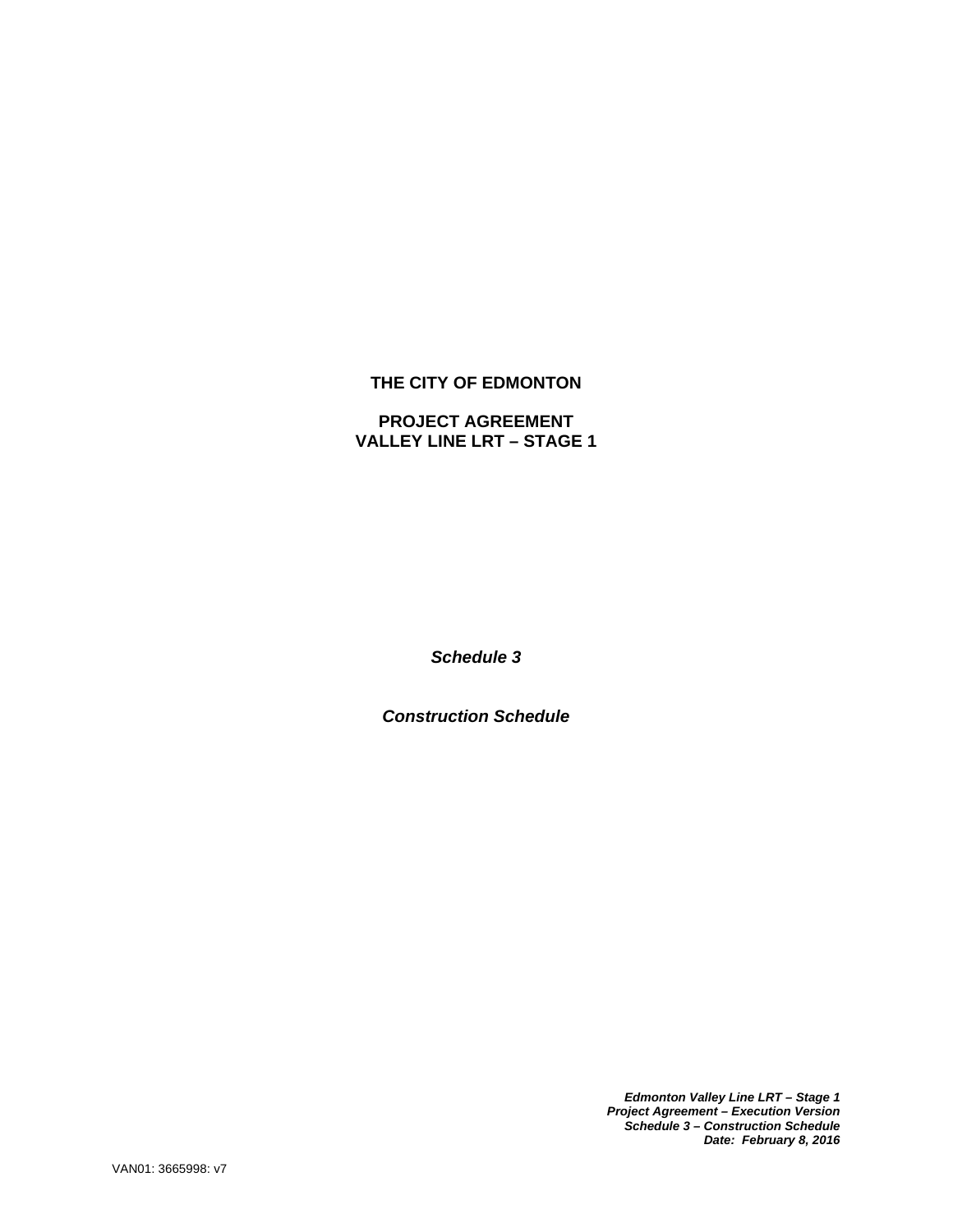## **SCHEDULE 3**

## **CONSTRUCTION SCHEDULE**

## **TABLE OF CONTENTS**

*Edmonton Valley Line LRT – Stage 1 Project Agreement – Execution Version Schedule 3 – Construction Schedule Date: February 8, 2016*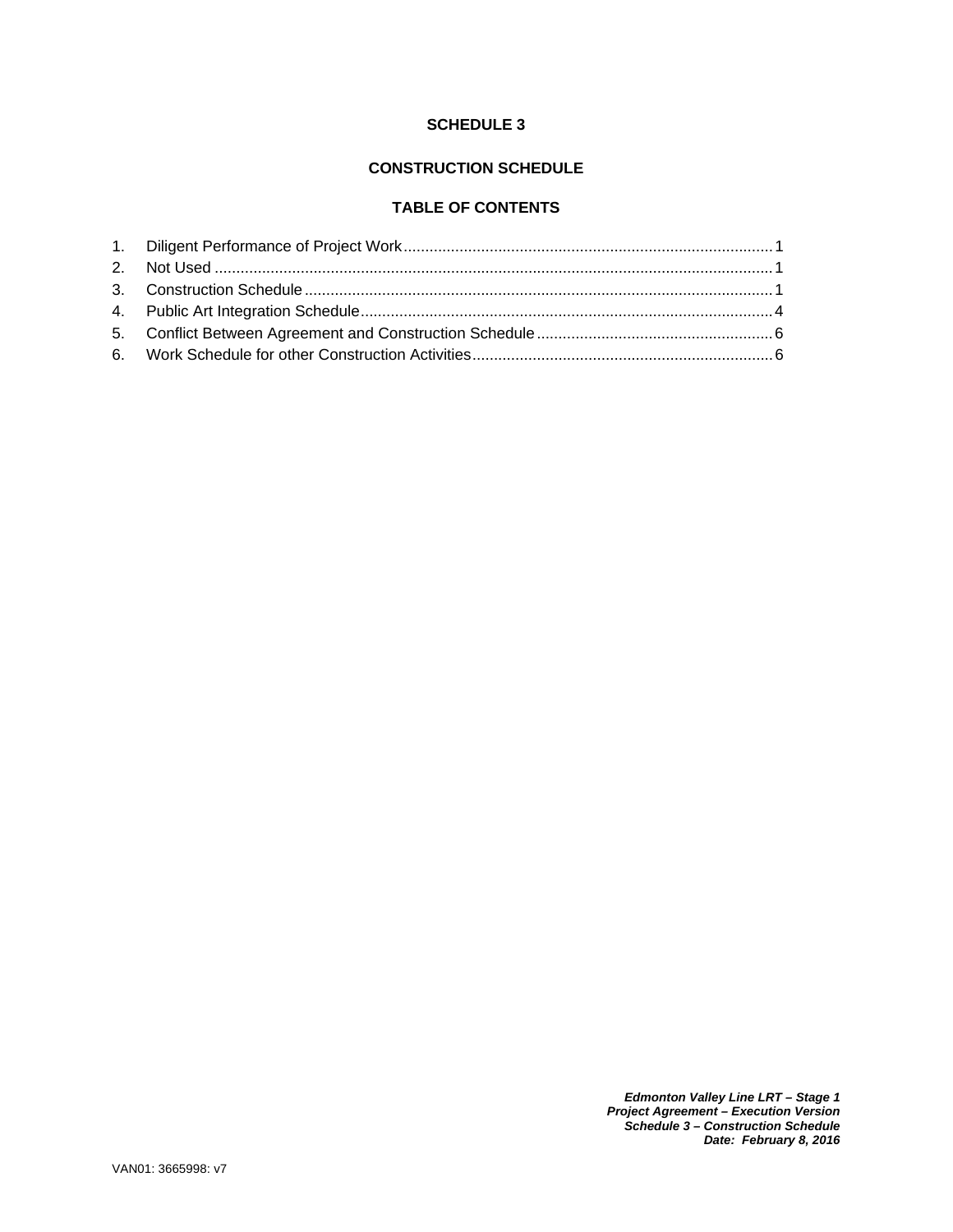## **Schedule 3**

#### **CONSTRUCTION SCHEDULE**

#### **1. Diligent Performance of Project Work**

Project Co shall:

- (a) commence the Project Work promptly following the Effective Date;
- (b) pursue the Project Work diligently so as to achieve each event for which a specified timeframe or deadline is identified in this Agreement, whether or not described as a "milestone", at or before the time specified therefor, as such time may be modified from time to time in accordance with the terms of this Agreement; and
- (c) perform the Project Work in material conformity with the Construction Schedule, as it may be amended from time to time in accordance with Section 3 *[Construction Schedule]* of this Schedule.

#### **2. Not Used**

#### **3. Construction Schedule**

- 3.1 Submission Requirements
	- (a) Within 30 days after the Effective Date, Project Co shall prepare and submit to the City a preliminary construction schedule detailing all Design and Construction activities scheduled to occur within the first 270 days after the Effective Date (the "*Preliminary Construction Schedule*").
	- (b) Within 180 days after the Effective Date, Project Co shall prepare and submit to the City a comprehensive construction schedule detailing all Design and Construction activities to be performed throughout the Construction Period (the "*Baseline Construction Schedule*").
	- (c) Project Co shall prepare and submit to the City a revised construction schedule (each, a "*Revised Construction Schedule*"), detailing the revised schedule for performance of all Design and Construction activities to be performed throughout the Construction Period:
		- (1) as soon as practicable following:
			- (A) the occurrence of a Relief Event or a Force Majeure Event for which adjustment of the Construction Schedule is provided;
			- (B) receipt of a Change Directive that is anticipated to impact the Construction Schedule;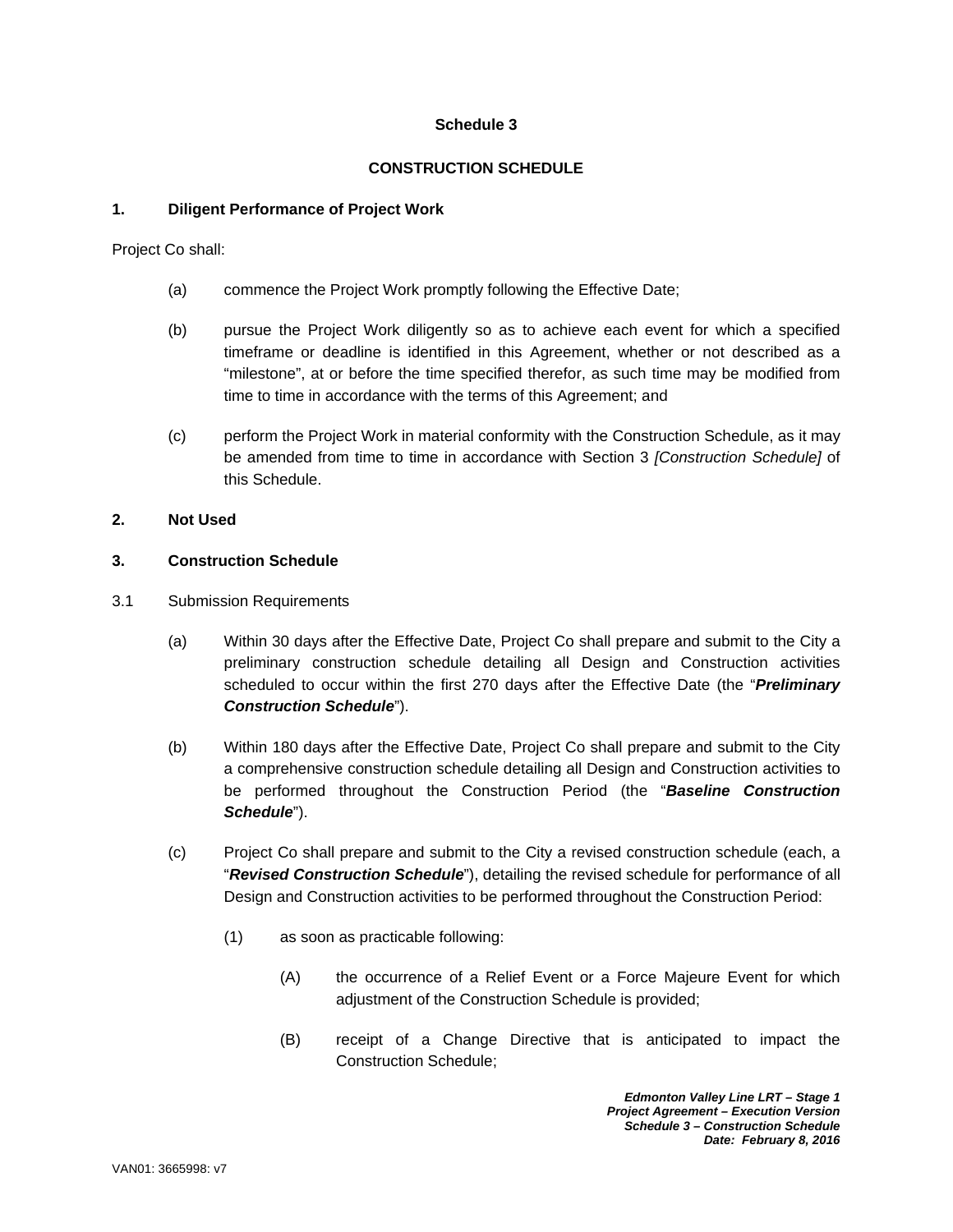- (C) receipt of a Change Order Confirmation that provides for adjustment of the Construction Schedule;
- (D) Not used.; or
- (E) any other event or circumstance resulting in the actual progress of the Project Work not conforming with the Construction Schedule in any material respect, which for greater certainty shall constitute a Nonconformity; and
- (2) concurrently with submission of:
	- (A) each Public Art Integration Schedule in accordance with Section 4(d) *[Public Art Integration Schedule]* of this Schedule; or
	- (B) an Advance Start-up Notice in accordance with Section 14.1 *[Advance Start-Up Notice]* of Schedule 4 *[Design and Construction Protocols]*, confirming an anticipated Service Commencement Date which is earlier than the then current Target Service Commencement Date.
- (d) Without limiting Sections 3.1(a) to 3.1(c) *[Submission Requirements]* of this Schedule, Project Co may also make amendments to the Construction Schedule from time to time by submitting a Revised Construction Schedule to the City.
- (e) For the purpose of this Agreement, a reference to the "*Construction Schedule*" shall mean the Preliminary Construction Schedule, the Baseline Construction Schedule or a Revised Construction Schedule, whichever is then current.
- 3.2 Construction Schedule Requirements
	- (a) The Preliminary Construction Schedule, the Baseline Construction Schedule and each Revised Construction Schedule shall:
		- (1) be in accordance with Good Industry Practice and consistent with:
			- (A) the Project Management Body of Knowledge (PMBOK Guide) current edition from the Project Management Institute;
			- (B) the Practice Standard for Scheduling current edition from the Project Management Institute; and
			- (C) the American Association of Cost Engineering (AACE) International Recommended Practices – current edition,

applicable for a project of the nature, size and complexity of the Project;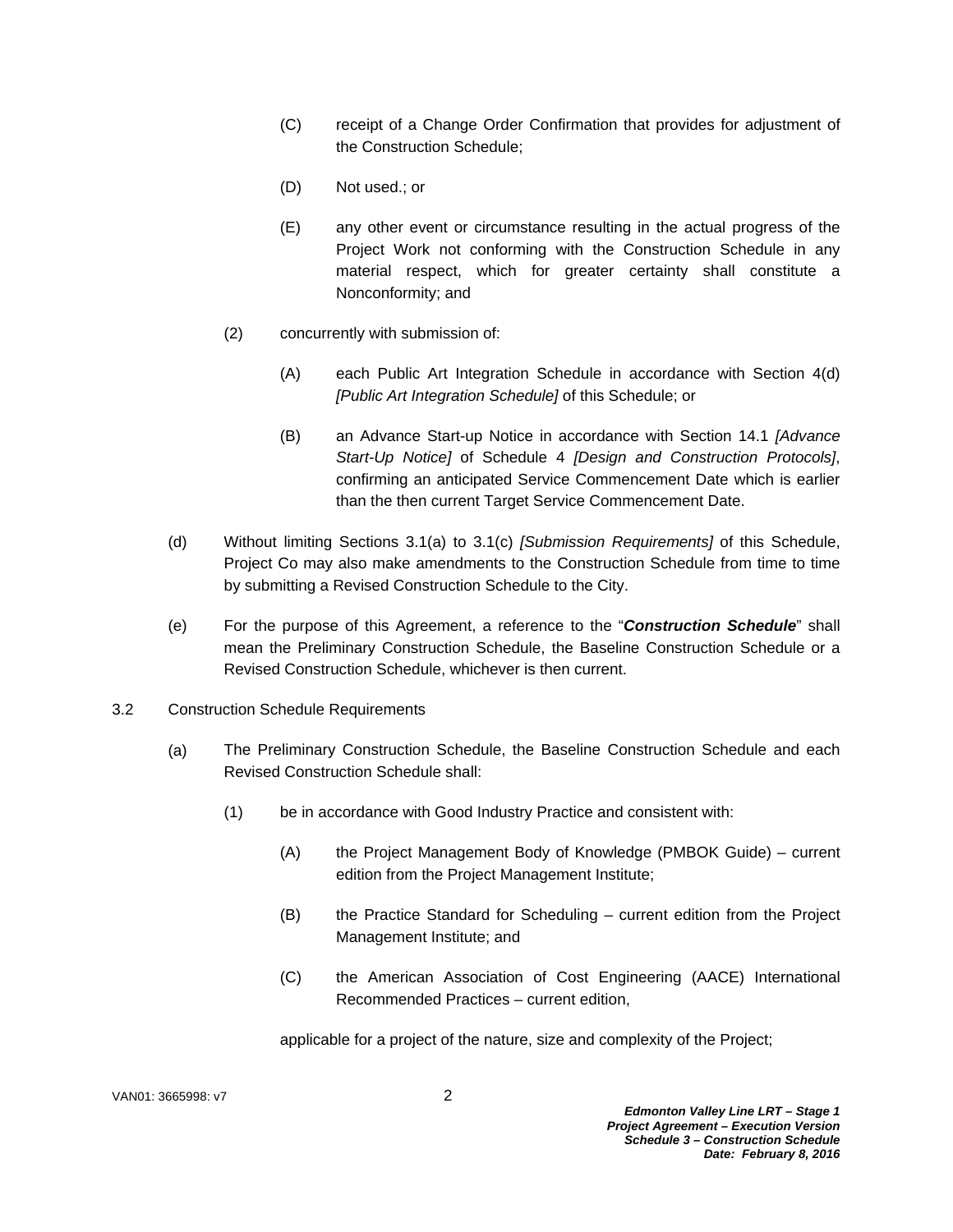- (2) satisfy the Design and Construction Requirements;
- (3) be in sufficient detail so as to enable the City to resource itself appropriately;
- (4) be prepared using Primavera Professional (P6) scheduling software or other equivalent software that is compatible with, and can be read using, Primavera Professional (P6) scheduling software. The software file shall be submitted in its native format;
- (5) include a PDF version of the schedule that:
	- (A) is legible when printed on 11x17 paper;
	- (B) contains the following columns, as a minimum:
		- (i) task ID;
		- (ii) task name;
		- (iii) task duration;
		- (iv) task start date;
		- (v) task finish date;
		- (vi) task predecessors; and
		- (vii) task successors;
- (6) include activity identifiers for all scheduled activities;
- (7) include all events for which a specified timeframe or deadline is identified in this Agreement, whether or not described as a "milestone";
- (8) identify the critical path;
- (9) include any City activity that has an expressly stated timeline under this Agreement;
- (10) include a separate Public Art Integration Schedule, or a copy of the Preliminary Public Art Integration Schedule, if applicable, for each Public Art installation, prepared in accordance with Section 4 *[Public Art Integration Schedule]* of this Schedule;
- (11) include all URP Work, Future URP Work once known, and coordination tasks with URP Companies;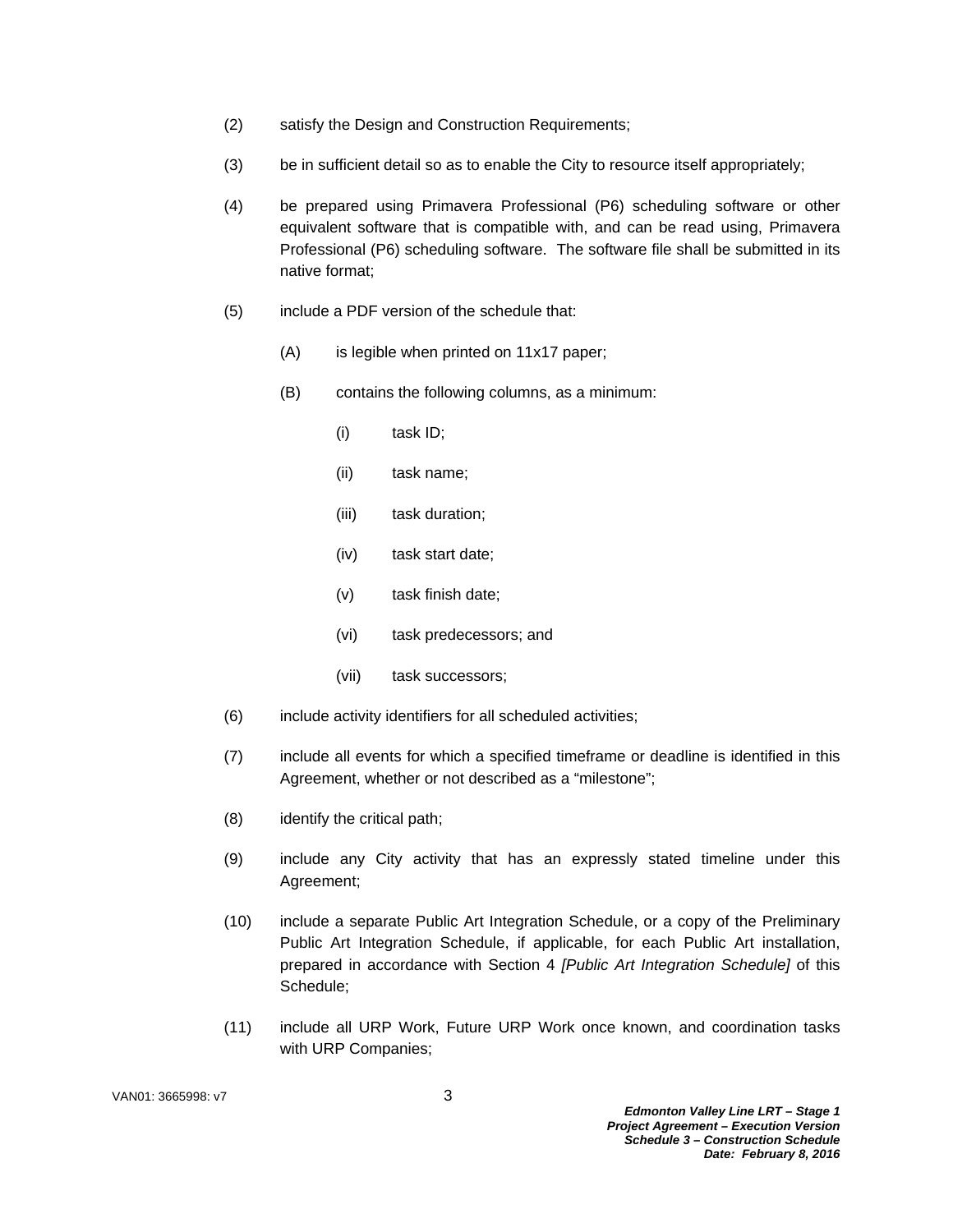- (12) include the relevant dates with respect to the acquisition of any Additional Lands;
- (13) not extend the Target Service Commencement Date or the Long Stop Date (except to reflect any extension of such date(s) agreed or otherwise determined in accordance with this Agreement);
- (14) provide for the Project Work to be commenced and pursued diligently in accordance with Section 1 *[Diligent Performance of Project Work]* of this Schedule;
- (15) include a separate LRV construction schedule detailing all Design and Construction activities associated with the LRVs, including each of the LRV milestones set out in Section 16.2.2 *[Payments for LRVs]* of Schedule 16 *[Payment Mechanism]*; and
- (16) clearly show each material scope element of each Work Package.
- (b) Each Revised Construction Schedule shall also clearly identify all deviations (positive or negative) from the Baseline Construction Schedule, and include a narrative explanation of the cause(s) of each such deviation with particular reference to reasons behind any changes to the critical path.
- (c) In the circumstances described in Section 3.1(c)(1)(E) *[Construction Schedule]* of this Schedule, a copy of the applicable NCR shall be submitted with the Revised Construction Schedule.

## **4. Public Art Integration Schedule**

- (a) The version of the Public Art Integration Schedule submitted with the Preliminary Construction Schedule shall set out a detailed installation window (earliest start date and date by which installation work must be completed in order to avoid impacting the critical path for the Construction) for each Public Art installation, and where the Public Art installation includes glazing or glass panels containing Public Art, the delivery date within such installation window for such glazing or glass panels (together, "*Preliminary Public Art Integration Schedule*").
- (b) Where a Draft Public Art Call includes more than one Public Art opportunity for a site, the Preliminary Public Art Integration Schedule shall provide a separate installation window, and where the Public Art installation includes glazing or glass panels containing Public Art, the delivery date within such installation window for such glazing or glass panels, for each Public Art opportunity.
- (c) Each Public Art installation window shall provide the widest possible opportunity for installation of the applicable work of Public Art, provided that under no circumstances shall any Public Art installation window:

VAN01: 3665998: v7 4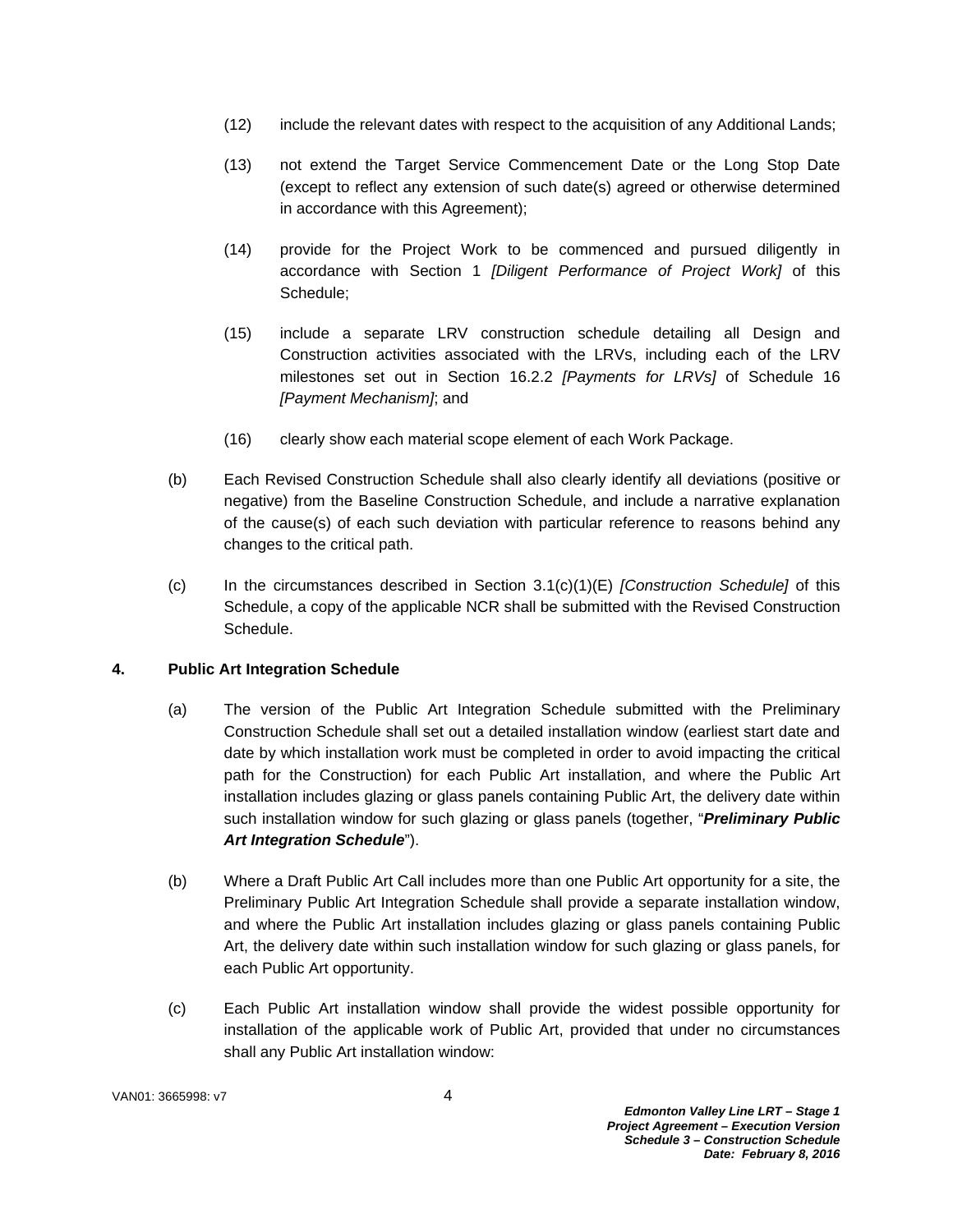- (1) commence earlier than the applicable date specified in Section 2-7 *[Public Art]* of Schedule 5 *[D&C Performance Requirements]*; or
- (2) be shorter than the applicable period described in Section 2-7 *[Public Art]* of Schedule 5 *[D&C Performance Requirements]*.
- (d) Project Co shall prepare and submit a comprehensive Public Art Integration Schedule for each Public Art installation within 30 days after receipt of the applicable Public Art concept design from the City in accordance with Section 2-7 *[Public Art]* of Schedule 5 *[D&C Performance Requirements] (*each, a *"Public Art Integration Schedule")*. Each Public Art Integration Schedule shall:
	- (1) clearly identify the installation window for the applicable Public Art installation, and where the Public Art installation includes glazing or glass panels containing Public Art, the delivery date within such installation window for such glazing or glass panels;
	- (2) include a narrative statement specifying all information reasonably required by Project Co to permit the full and proper integration of the applicable work of Public Art into the applicable component of the Infrastructure, including:
		- (A) design information;
		- (B) structural loading requirements;
		- (C) installation requirements, erection plans and connection details; and
		- (D) details of required Utility connections and other services,

along with the latest date(s) by which each piece of information is reasonably required in order to avoid impacting the critical path for the Construction, provided such date(s) shall not be less than 15 days after the date on which the applicable Public Art Integration Schedule is submitted.

- (3) not advance the start or end date of the applicable Public Art installation window to a date that is earlier than that set out in the Preliminary Public Art Integration Schedule for the applicable work of Public Art;
- (4) not defer the start or end date of the applicable Public Art installation window by more than 180 days from that set out in the Preliminary Public Art Integration Schedule for the applicable work of Public Art, except to reflect any extension of any such dates agreed or determined in accordance with this Agreement.
- (e) Project Co shall not materially: